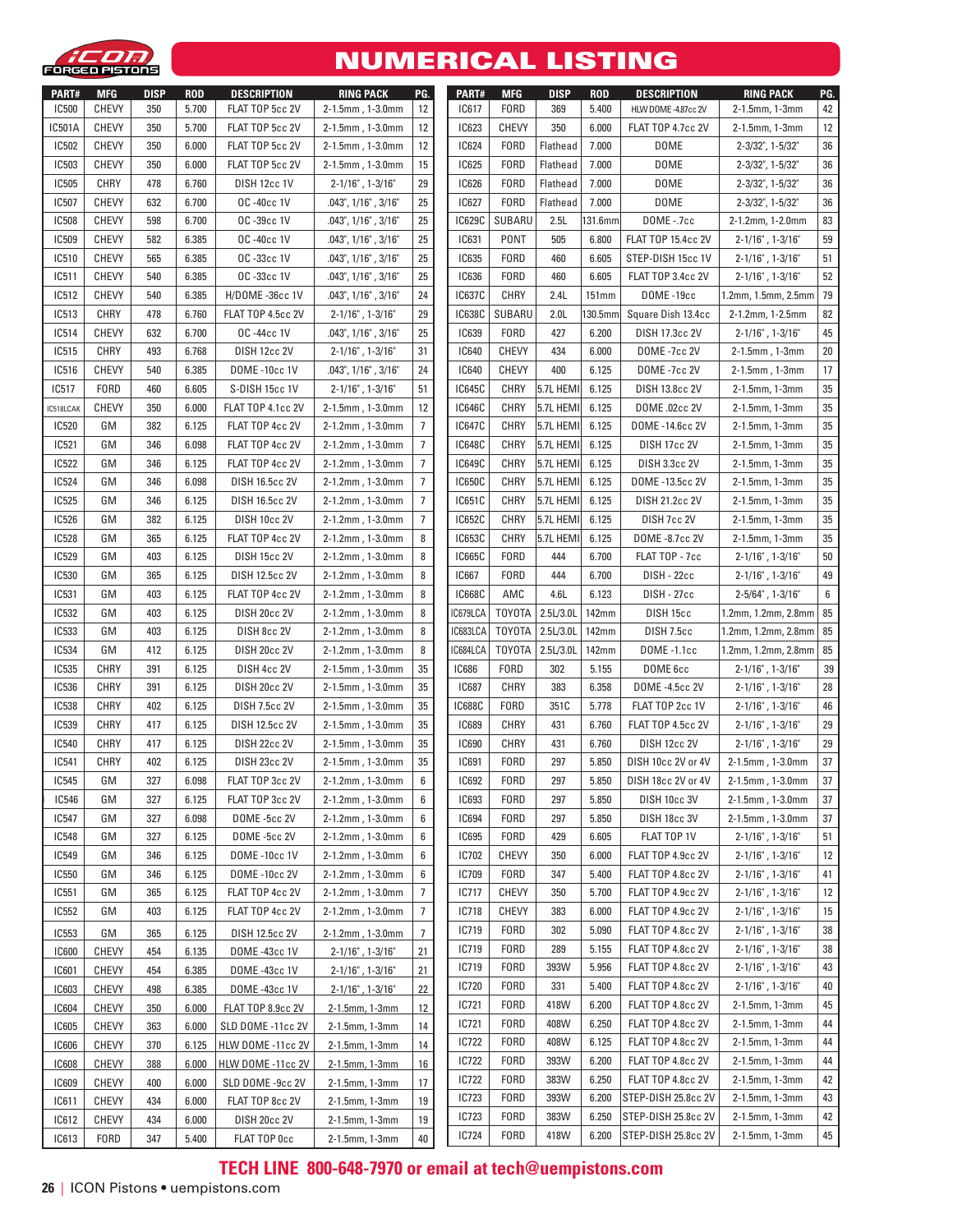### NUMERICAL LISTING**, continued**



| PART#        | <b>MFG</b>   | <b>DISP</b> | <b>ROD</b> | <b>DESCRIPTION</b>        | <b>RING PACK</b>          | PG. | PART#        | <b>MFG</b>   | <b>DISP</b> | <b>ROD</b> | <b>DESCRIPTION</b>   | <b>RING PACK</b>      | PG. |
|--------------|--------------|-------------|------------|---------------------------|---------------------------|-----|--------------|--------------|-------------|------------|----------------------|-----------------------|-----|
| <b>IC724</b> | <b>FORD</b>  | 408W        | 6.250      | STEP-DISH 25.8cc 2V       | 2-1.5mm, 1-3mm            | 44  | <b>IC786</b> | <b>CHEVY</b> | 427         | 6.385      | SLD DOME -12cc 1V CC | $2 - 1/16"$ , 1-3/16" | 20  |
| IC725        | <b>FORD</b>  | 331         | 5.400      | STEP-DISH 12.6cc 2V       | $2 - 1/16"$ , $1 - 3/16"$ | 40  | <b>IC787</b> | <b>CHEVY</b> | 489         | 6.385      | SLD DOME -12cc 1V CC | $2 - 1/16"$ , 1-3/16" | 22  |
| <b>IC726</b> | <b>CHEVY</b> | 350         | 5.700      | STEP-DISH 18.6cc 2V       | $2 - 1/16"$ , 1-3/16"     | 11  | <b>IC788</b> | <b>CHEVY</b> | 489         | 6.135      | HLW DOME -20cc 1V CC | $2 - 1/16"$ , 1-3/16" | 22  |
| <b>IC727</b> | <b>CHEVY</b> | 350         | 5.700      | SLD DOME -6.3cc 2V        | $2 - 1/16"$ , 1-3/16"     | 13  | <b>IC788</b> | <b>CHEVY</b> | 427         | 6.385      | HLW DOME -20cc 1V CC | $2 - 1/16"$ , 1-3/16" | 20  |
| <b>IC728</b> | <b>CHEVY</b> | 383         | 5.700      | FLAT TOP 4.9cc 2V         | $2 - 1/16"$ , 1-3/16"     | 15  | <b>IC789</b> | CHEVY        | 489         | 6.385      | HLW DOME -20cc 1V CC | $2 - 1/16"$ , 1-3/16" | 22  |
| IC729        | <b>FORD</b>  | 351W        | 5.956      | FLAT TOP 4.8cc 2V         | $2 - 1/16"$ , 1-3/16"     | 41  | <b>IC790</b> | CHEVY        | 327         | 6.000      | FLAT TOP 4.9cc 2V    | $2 - 1/16"$ , 1-3/16  | 10  |
| IC730        | <b>FORD</b>  | 347         | 5.400      | STEP-DISH 16.5cc 2V       | $2 - 1/16"$ , 1-3/16"     | 40  | <b>IC791</b> | CHEVY        | 327         | 6.000      | SLD DOME -6.3cc 2V   | $2 - 1/16"$ , 1-3/16" | 11  |
| IC731        | <b>CHEVY</b> | 350         | 6.000      | STEP-DISH 18.6cc 2V       | $2 - 1/16"$ , 1-3/16"     | 11  | <b>IC792</b> | <b>CHEVY</b> | 327         | 5.700      | FLAT TOP 4.9cc 2V    | $2 - 1/16"$ , 1-3/16" | 10  |
| IC732        | <b>CHEVY</b> | 350         | 6.000      | SLD DOME -6.3cc 2V        | $2 - 1/16"$ , 1-3/16"     | 13  | <b>IC793</b> | <b>CHEVY</b> | 327         | 5.700      | SLD DOME -6.3cc 2V   | $2 - 1/16"$ , 1-3/16" | 11  |
| <b>IC733</b> | <b>CHEVY</b> | 383         | 6.000      | SLD DOME -6.3cc 2V        | $2 - 1/16"$ , 1-3/16"     | 16  | <b>IC794</b> | <b>CHEVY</b> | 383         | 6.000      | HLW DOME -10cc 2V    | $2 - 1/16"$ , 1-3/16" | 16  |
| <b>IC734</b> | <b>CHEVY</b> | 383         | 6.000      | STEP-DISH 18.6cc 2V       | $2 - 1/16"$ , 1-3/16"     | 15  | <b>IC795</b> | <b>CHEVY</b> | 383         | 6.000      | HLW DOME -13cc 2V    | $2 - 1/16"$ , 1-3/16" | 16  |
| IC735        | <b>CHEVY</b> | 383         | 5.700      | STEP-DISH 18.6cc 2V       | $2 - 1/16"$ , 1-3/16"     | 15  | <b>IC796</b> | <b>CHEVY</b> | 383         | 5.700      | HLW DOME -10cc 2V    | $2 - 1/16"$ , 1-3/16" | 16  |
| <b>IC736</b> | <b>FORD</b>  | 302         | 5.090      | SLD DOME -6.8cc 2V        | $2 - 1/16"$ , 1-3/16"     | 39  | <b>IC797</b> | <b>CHEVY</b> | 383         | 5.700      | HLW DOME -13cc 2V    | $2 - 1/16"$ , 1-3/16" | 16  |
| <b>IC736</b> | <b>FORD</b>  | 289         | 5.155      | SLD DOME -6.8cc 2V        | $2 - 1/16"$ , 1-3/16"     | 38  | <b>IC798</b> | <b>CHEVY</b> | 350         | 6.000      | HLW DOME -10cc 2V    | $2 - 1/16"$ , 1-3/16  | 13  |
| <b>IC736</b> | <b>FORD</b>  | 393W        | 5.956      | SLD DOME -6.8cc 2V        | $2 - 1/16"$ , 1-3/16"     | 43  | <b>IC799</b> | CHEVY        | 350         | 6.000      | HLW DOME -13cc 2V    | $2 - 1/16"$ , 1-3/16  | 13  |
| IC737        | <b>CHEVY</b> | 383         | 5.700      | SLD DOME -6.3cc 2V        | $2 - 1/16"$ , 1-3/16"     | 16  | <b>IC800</b> | CHEVY        | 350         | 5.700      | HLW DOME -10cc 2V    | $2 - 1/16"$ , 1-3/16" | 13  |
| <b>IC738</b> | <b>FORD</b>  | 351W        | 5.956      | SLD DOME -6.8cc 2V        | $2 - 1/16"$ , 1-3/16"     | 42  | <b>IC801</b> | CHEVY        | 350         | 5.700      | DOME -13cc 2V        | $2 - 1/16"$ , 1-3/16" | 13  |
| <b>IC739</b> | <b>FORD</b>  | 347         | 5.400      | SLD DOME -8cc 2V          | $2 - 1/16"$ , 1-3/16"     | 41  | <b>IC802</b> | <b>CHEVY</b> | 302         | 5.700      | HWL DOME -9.7cc 2V   | $2 - 1/16"$ , 1-3/16" | 9   |
| IC740        | <b>FORD</b>  | 331         | 5.400      | SLD DOME -6.8cc 2V        | $2 - 1/16"$ , 1-3/16"     | 40  | <b>IC803</b> | <b>CHEVY</b> | 302         | 5.700      | HWL DOME -12.7cc 2V  | $2 - 1/16"$ , 1-3/16" | 9   |
| IC741        | <b>CHRY</b>  | 360         | 6.123      | FLAT TOP 5cc 2V           | $2 - 1/16"$ , 1-3/16"     | 26  | <b>IC805</b> | CHEVY        | 502         | 6.135      | FLAT TOP 3cc 1V      | $2 - 1/16"$ , 1-3/16  | 23  |
| <b>IC742</b> | <b>CHRY</b>  | 360         | 6.123      | <b>DCUP 9.6cc 2V</b>      | $2 - 1/16"$ , 1-3/16"     | 26  | <b>IC806</b> | <b>CHEVY</b> | 502         | 6.385      | FLAT TOP 3cc 1V      | $2 - 1/16"$ , 1-3/16" | 23  |
| IC743        | <b>CHRY</b>  | 360         | 6.123      | SLD DOME -11.2cc 2V       | $2 - 1/16"$ , 1-3/16"     | 27  | <b>IC807</b> | <b>CHEVY</b> | 502         | 6.135      | SLD DOME -17cc 1V CC | $2 - 1/16"$ , 1-3/16" | 23  |
| <b>IC744</b> | <b>CHRY</b>  | 408         | 6.123      | FLAT TOP 5cc 2V           | $2 - 1/16"$ , 1-3/16"     | 28  | <b>IC808</b> | <b>CHEVY</b> | 502         | 6.385      | SLD DOME -17cc 1V CC | $2 - 1/16"$ , 1-3/16" | 23  |
| IC745        | <b>CHRY</b>  | 408         | 6.123      | STEP-DISH 20.5cc 2V       | 2-1/16", 1-3/16"          | 27  | <b>IC811</b> | <b>CHEVY</b> | 540         | 6.135      | FLAT TOP 3cc 1V      | $2 - 1/16"$ , 1-3/16" | 24  |
| <b>IC746</b> | <b>FORD</b>  | 302         | 5.400      | SLD DOME -6.8cc 2V        | $2 - 1/16"$ , 1-3/16"     | 39  | <b>IC812</b> | <b>CHEVY</b> | 540         | 6.385      | FLAT TOP 3cc 1V      | $2 - 1/16"$ , 1-3/16" | 24  |
| <b>IC747</b> | <b>FORD</b>  | 302         | 5.400      | FLAT TOP 4.8cc 2V         | $2 - 1/16"$ , 1-3/16"     | 39  | <b>IC813</b> | <b>CHEVY</b> | 540         | 6.135      | SLD DOME -10cc 1V CC | $2 - 1/16"$ , 1-3/16" | 24  |
| <b>IC748</b> | <b>CHEVY</b> | 502         | 6.135      | FLAT TOP 3cc 1V           | $2 - 1/16"$ , 1-3/16"     | 23  | <b>IC814</b> | <b>CHEVY</b> | 540         | 6.385      | SLD DOME -10cc 1V CC | $2 - 1/16"$ , 1-3/16" | 24  |
| IC749        | <b>CHEVY</b> | 502         | 6.135      | <b>DOME -17cc 1V</b>      | $2 - 1/16"$ , 1-3/16"     | 23  | <b>IC817</b> | <b>CHEVY</b> | 327         | 6.000      | HLW DOME -9.7cc 2V   | $2 - 1/16"$ , 1-3/16" | 11  |
| IC750        | <b>FORD</b>  | 408W        | 6.200      | STEP-DISH 15.8cc 2V       | $2 - 1/16"$ , 1-3/16"     | 44  | <b>IC818</b> | <b>CHEVY</b> | 327         | 6.000      | HLW DOME -12.7cc 2V  | $2 - 1/16"$ , 1-3/16" | 11  |
| IC751        | <b>CHEVY</b> | 400         | 5.700      | FLAT TOP 4.8cc 2V         | $2 - 1/16"$ , 1-3/16"     | 18  | <b>IC822</b> | CHRY         | 440         | 6.768      | FLAT TOP 4.5cc 2V    | $2 - 1/16"$ , 1-3/16  | 30  |
| IC752        | <b>CHEVY</b> | 400         | 5.700      | SLD DOME -6.3cc 2V        | $2 - 1/16"$ , 1-3/16"     | 18  | <b>IC823</b> | <b>CHRY</b>  | 512         | 6.535      | FLAT TOP 4.5cc 2V    | $2 - 1/16"$ , 1-3/16" | 33  |
| IC753        | <b>CHEVY</b> | 400         | 5.700      | STEP-DISH 26.6cc 2V       | $2 - 1/16"$ , 1-3/16"     | 18  | <b>IC823</b> | <b>CHRY</b>  | 450         | 6.768      | FLAT TOP 4.5cc 2V    | $2 - 1/16"$ , 1-3/16" | 30  |
| IC754        | <b>CHEVY</b> | 400         | 5.700      | STEP-DISH 15.2cc 2V       | $2 - 1/16"$ , 1-3/16"     | 18  | <b>IC823</b> | <b>CHRY</b>  | 541         | 7.100      | FLAT TOP 4.5cc 2V    | $2 - 1/16"$ , 1-3/16" | 34  |
| IC755        | <b>CHEVY</b> | 400         | 6.000      | FLAT TOP 4.8cc 2V         | $2 - 1/16"$ , 1-3/16"     | 18  | <b>IC824</b> | <b>CHRY</b>  | 463         | 7.100      | FLAT TOP 4.5cc 2V    | $2 - 1/16"$ , 1-3/16" | 31  |
| IC756        | <b>CHEVY</b> | 400         | 6.000      | SLD DOME -6.3cc 2V        | $2 - 1/16"$ , 1-3/16"     | 18  | <b>IC825</b> | <b>CHRY</b>  | 468         | 6.535      | FLAT TOP 4.5cc 2V    | $2 - 1/16"$ , 1-3/16" | 31  |
| IC757        | <b>CHEVY</b> | 400         | 6.000      | STEP-DISH 26.6cc 2V       | 2-1/16", 1-3/16"          | 18  | <b>IC826</b> | <b>CHRY</b>  | 493         | 6.768      | FLAT TOP 4.5cc 2V    | $2 - 1/16"$ , 1-3/16" | 32  |
| <b>IC758</b> | CHEVY        | 400         |            | 6.000 STEP-DISH 15.2cc 2V | $2 - 1/16"$ , $1 - 3/16"$ | 18  | <b>IC827</b> | CHRY         | 498         | 6.768      | FLAT TOP 4.5cc 2V    | 2-1/16", 1-3/16"      | 32  |
| IC759        | CHEVY        | 377         | 5.700      | FLAT TOP 4.8cc 2V         | $2 - 1/16"$ , 1-3/16"     | 14  | <b>IC828</b> | CHRY         | 505         | 7.100      | FLAT TOP 4.5cc 2V    | $2 - 1/16"$ , 1-3/16" | 33  |
| <b>IC760</b> | <b>CHEVY</b> | 377         | 5.700      | SLD DOME -6.3cc 2V        | $2 - 1/16"$ , 1-3/16"     | 15  | <b>IC829</b> | CHRY         | 520         | 7.100      | FLAT TOP 4.5cc 2V    | $2 - 1/16"$ , 1-3/16" | 34  |
| IC761        | CHEVY        | 377         | 5.700      | STEP-DISH 15.2cc 2V       | $2 - 1/16"$ , 1-3/16"     | 14  | <b>IC830</b> | CHEVY        | 305         | 5.700      | FLAT TOP 3.2cc 2V    | $2 - 1/16"$ , 1-3/16" | 10  |
| IC762        | <b>CHEVY</b> | 377         | 6.000      | FLAT TOP 4.8cc 2V         | $2 - 1/16"$ , 1-3/16"     | 14  | <b>IC831</b> | CHEVY        | 305         | 5.700      | FLAT TOP 5.3cc 4V    | $2 - 1/16"$ , 1-3/16" | 10  |
| IC763        | <b>CHEVY</b> | 377         | 6.000      | SLD DOME -6.3cc 2V        | $2 - 1/16"$ , 1-3/16"     | 15  | <b>IC832</b> | CHEVY        | 305         | 6.000      | FLAT TOP 3.2cc 2V    | $2 - 1/16"$ , 1-3/16" | 10  |
| IC764        | CHEVY        | 377         | 6.000      | STEP-DISH 15.2cc 2V       | $2 - 1/16"$ , 1-3/16"     | 14  | <b>IC833</b> | CHEVY        | 305         | 6.000      | FLAT TOP 5.3cc 4V    | $2 - 1/16"$ , 1-3/16" | 10  |
| IC765        | <b>CHEVY</b> | 353         | 6.000      | FLAT TOP 4.8cc 2V         | $2 - 1/16"$ , 1-3/16"     | 13  | <b>IC834</b> | CHEVY        | 334         | 5.700      | STEP-DISH 10cc 2V    | $2 - 1/16"$ , 1-3/16" | 11  |
| IC776        | CHEVY        | 427         | 6.135      | FLAT TOP 3cc 1V           | $2 - 1/16"$ , 1-3/16"     | 20  | <b>IC835</b> | CHEVY        | 334         | 6.000      | STEP-DISH 10cc 2V    | $2 - 1/16"$ , 1-3/16" | 11  |
| IC777        | CHEVY        | 427         | 6.135      | HLW DOME -18cc 1V CC      | $2 - 1/16"$ , 1-3/16"     | 20  | <b>IC836</b> | CHRY         | 440         | 6.768      | STEP-DISH 12cc 2V    | $2 - 1/16"$ , 1-3/16" | 30  |
| <b>IC778</b> | CHEVY        | 454         | 6.385      | HLW DOME -18cc 1V CC      | $2 - 1/16"$ , 1-3/16"     | 21  | <b>IC837</b> | CHRY         | 512         | 6.535      | STEP-DISH 12cc 2V    | $2 - 1/16"$ , 1-3/16" | 33  |
| IC779        | CHEVY        | 454         | 6.135      | HLW DOME -18cc 1V CC      | $2 - 1/16"$ , 1-3/16"     | 21  | <b>IC837</b> | CHRY         | 450         | 6.768      | STEP-DISH 12cc 2V    | $2 - 1/16"$ , 1-3/16" | 30  |
| IC780        | CHEVY        | 454         | 6.135      | FLAT TOP 3cc 1V           | $2 - 1/16"$ , 1-3/16"     | 21  | <b>IC837</b> | CHRY         | 541         | 7.100      | STEP-DISH 12cc 2V    | $2 - 1/16"$ , 1-3/16" | 34  |
| IC781        | <b>CHEVY</b> | 454         | 6.385      | FLAT TOP 3cc 1V           | $2 - 1/16"$ , 1-3/16"     | 21  | <b>IC838</b> | <b>CHRY</b>  | 463         | 7.100      | STEP-DISH 16.4cc 2V  | $2 - 1/16"$ , 1-3/16" | 31  |
| IC782        | CHEVY        | 454         | 6.135      | HLW DOME -27cc 1V CC      | $2 - 1/16"$ , 1-3/16"     | 21  | <b>IC839</b> | CHRY         | 468         | 6.535      | STEP-DISH 16.4cc 2V  | $2 - 1/16"$ , 1-3/16" | 31  |
| <b>IC783</b> | CHEVY        | 454         | 6.385      | HLW DOME -27cc 1V CC      | $2 - 1/16"$ , 1-3/16"     | 21  | <b>IC840</b> | CHRY         | 493         | 6.768      | STEP-DISH 23.7cc 2V  | $2 - 1/16"$ , 1-3/16" | 32  |
| <b>IC784</b> | <b>CHEVY</b> | 489         | 6.135      | FLAT TOP 3cc 1V           | $2 - 1/16"$ , 1-3/16"     | 22  | <b>IC841</b> | CHRY         | 498         | 6.768      | STEP-DISH 23.7cc 2V  | $2 - 1/16"$ , 1-3/16" | 32  |
| IC784        | CHEVY        | 427         | 6.385      | FLAT TOP 3cc 1V           | $2 - 1/16"$ , 1-3/16"     | 20  | <b>IC842</b> | CHRY         | 505         | 7.100      | STEP-DISH 26.7cc 2V  | $2 - 1/16"$ , 1-3/16" | 33  |
| IC785        | CHEVY        | 489         | 6.385      | FLAT TOP 3cc 1V           | $2 - 1/16"$ , 1-3/16"     | 22  | <b>IC843</b> | CHRY         | 520         | 7.100      | STEP-DISH 30.4cc 2V  | $2 - 1/16"$ , 1-3/16" | 34  |
| <b>IC786</b> | <b>CHEVY</b> | 489         | 6.135      | SLD DOME -12cc 1V CC      | $2 - 1/16"$ , 1-3/16"     | 22  | <b>IC844</b> | CHRY         | 318         | 6.123      | FLAT TOP 4.7cc 2V    | $2 - 1/16"$ , 1-3/16" | 26  |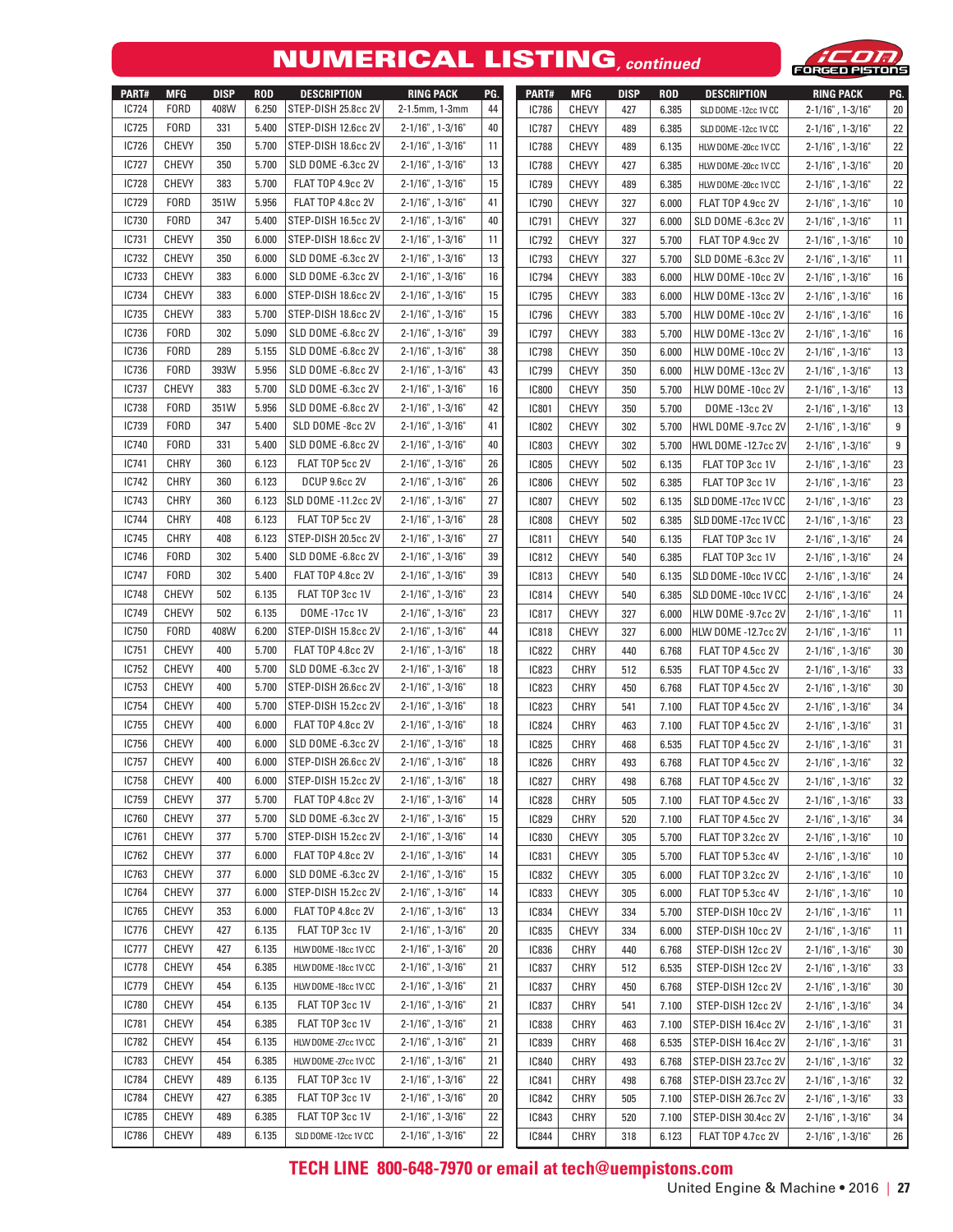

#### NUMERICAL LISTING**, continued**

| PART#<br><b>IC845</b> | <b>MFG</b><br><b>CHRY</b> | <b>DISP</b><br>318 | <b>ROD</b><br>6.123 | <b>DESCRIPTION</b>        | <b>RING PACK</b>          | PG. | PART#        | <b>MFG</b>   | <b>DISP</b>     | <b>ROD</b> | <b>DESCRIPTION</b>       | <b>RING PACK</b>           | PG.              |
|-----------------------|---------------------------|--------------------|---------------------|---------------------------|---------------------------|-----|--------------|--------------|-----------------|------------|--------------------------|----------------------------|------------------|
|                       |                           |                    |                     | SLD DOME -4.9cc 2V        | 2-1/16", 1-3/16"          | 26  | <b>IC889</b> | <b>PONT</b>  | 455             | 6.630      | DCUP 15cc 2V             | 2-1/16", 1-3/16"           | 58               |
| <b>IC846</b>          | <b>CHRY</b>               | 390                | 6.123               | FLAT TOP 4.7cc 2V         | $2 - 1/16"$ , 1-3/16"     | 27  | <b>IC890</b> | <b>PONT</b>  | 400             | 6.630      | FLAT TOP 4.5cc 2V        | $2 - 1/16"$ , 1-3/16"      | 57               |
| <b>IC847</b>          | <b>CHRY</b>               | 390                | 6.123               | STEP-DISH 23cc 2V         | $2 - 1/16"$ , 1-3/16"     | 27  | <b>IC891</b> | PONT         | 400             | 6.630      | DCUP 14cc 2V             | $2 - 1/16"$ , 1-3/16"      | 57               |
| <b>IC848</b>          | <b>FORD</b>               | 393W               | 5.956               | STEP-DISH 28cc 2V         | $2 - 1/16"$ , 1-3/16"     | 43  | <b>IC892</b> | PONT         | 428             | 6.630      | DCUP 10cc 2V             | $2 - 1/16"$ , 1-3/16"      | 57               |
| <b>IC849</b>          | <b>CHEVY</b>              | 434                | 6.000               | FLAT TOP 4.8cc 2V         | $2 - 1/16"$ , 1-3/16"     | 20  | <b>IC893</b> | <b>CHEVY</b> | 434             | 6.000      | SLD DOME -7cc 2V         | $2 - 1/16"$ , 1-3/16"      | 20               |
| <b>IC850</b>          | <b>CHEVY</b>              | 434                | 6.000               | STEP-DISH 26.5cc 2V       | $2 - 1/16"$ , 1-3/16"     | 19  | <b>IC894</b> | CHRY         | <b>472 HEMI</b> | 6.860      | HEMI DOME -39.6cc 2V     | $2 - 1/16"$ , 1-3/16"      | 35               |
| IC851                 | <b>CHEVY</b>              | 434                | 6.000               | STEP-DISH 15.2cc 2V       | $2 - 1/16"$ , 1-3/16"     | 19  | <b>IC895</b> | <b>CHRY</b>  | 472 HEMI        | 6.860      | HEMI DOME -57cc 2V       | $2 - 1/16"$ , 1-3/16"      | 35               |
| <b>IC852</b>          | <b>FORD</b>               | 545                | 6.700               | DISH 39cc 1V              | $2 - 1/16"$ , 1-3/16"     | 54  | <b>IC896</b> | CHRY         | 472 HEMI        | 6.860      | HEMI DOME -70.6cc 2V     | $2 - 1/16"$ , 1-3/16"      | 35               |
| <b>IC852</b>          | <b>FORD</b>               | 520                | 6.800               | <b>DISH 39cc 1V</b>       | $2 - 1/16"$ , 1-3/16"     | 53  | <b>IC897</b> | CHRY         | 472 HEMI        | 6.860      | HEMI DOME -81.5cc 2V     | $2 - 1/16"$ , 1-3/16"      | 35               |
| <b>IC853</b>          | <b>FORD</b>               | 545                | 6.700               | FLAT TOP 7.6cc 1V         | $2 - 1/16"$ , 1-3/16"     | 55  | <b>IC898</b> | CHRY         | 472 HEMI        | 6.860      | HEMI DOME -90.5cc 2V     | $2 - 1/16"$ , 1-3/16"      | 35               |
| <b>IC853</b>          | <b>FORD</b>               | 520                | 6.800               | FLAT TOP 7.6cc 1V         | $2 - 1/16"$ , 1-3/16"     | 53  | <b>IC934</b> | <b>FORD</b>  | 4.6L            | 5.933      | SPHERICAL DISH 16.6cc 3V | 2-1.5mm, 1-3mm             | 36               |
| <b>IC854</b>          | <b>FORD</b>               | 545                | 6.700               | STEP-DISH 39cc 1V         | $2 - 1/16"$ , 1-3/16"     | 54  | <b>IC934</b> | <b>FORD</b>  | 5.4             | 6.657      | SPHERICAL DISH 16.6cc 3V | 2-1.5mm, 1-3mm             | 37               |
| <b>IC854</b>          | <b>FORD</b>               | 520                | 6.800               | STEP-DISH 39cc 1V         | $2 - 1/16"$ , 1-3/16"     | 52  | <b>IC936</b> | CHRY         | 528 HEMI        | 6.860      | HEMI DOME -70cc 2V       | $2 - 1/16"$ , 1-3/16"      | 35               |
| <b>IC855</b>          | <b>FORD</b>               | 460                | 6.800               | FLAT TOP 3.4cc 2V         | $2 - 1/16"$ , 1-3/16"     | 52  | <b>IC937</b> | <b>PONT</b>  | 433             | 6.800      | FLAT TOP 4.3cc 2V        | $2 - 1/16"$ , 1-3/16"      | 57               |
| <b>IC856</b>          | <b>FORD</b>               | 460                | 6.800               | STEP-DISH 15cc 1V         | $2 - 1/16"$ , 1-3/16"     | 51  | <b>IC938</b> | <b>PONT</b>  | 468             | 6.800      | DISH 10.6cc 2V           | $2 - 1/16"$ , 1-3/16"      | 58               |
| <b>IC857</b>          | <b>FORD</b>               | 502                | 6.800               | STEP-DISH 28cc 1V         | $2 - 1/16"$ , 1-3/16"     | 52  | <b>IC939</b> | <b>FORD</b>  | 2300            | 5.200      | FLAT TOP 2.5cc 2V        | $2 - 1/16"$ , 1-3/16"      | 79               |
| <b>IC858</b>          | <b>FORD</b>               | 502                | 6.800               | FLAT TOP 3.4cc 2V         | $2 - 1/16"$ , 1-3/16"     | 52  | <b>IC941</b> | <b>PONT</b>  | 468             | 6.800      | FLAT TOP 4.3cc 2V        | $2 - 1/16"$ , 1-3/16"      | 59               |
| <b>IC859</b>          | <b>FORD</b>               | 545                | 6.700               | FLAT TOP 3.4cc 2V         | $2 - 1/16"$ , 1-3/16"     | 55  | <b>IC942</b> | PONT         | 495             | 6.700      | FLAT TOP 4.3cc 2V        | $2 - 1/16"$ , 1-3/16"      | 59               |
| <b>IC859</b>          | <b>FORD</b>               | 520                | 6.800               | FLAT TOP 3.4cc 2V         | $2 - 1/16"$ , 1-3/16"     | 53  | <b>IC943</b> | <b>PONT</b>  | 495             | 6.700      | DISH 16.8cc 2V           | $2 - 1/16"$ , 1-3/16"      | 59               |
| <b>IC860</b>          | <b>FORD</b>               | 545                | 6.700               | STEP-DISH 22cc 1V         | $2 - 1/16"$ , 1-3/16"     | 54  | <b>IC944</b> | AMC          | 4.6L            | 6.123      | DISH 21cc                | $2 - 5/64$ ", $1 - 3/16$ " | 6                |
| <b>IC860</b>          | <b>FORD</b>               | 520                | 6.800               | STEP-DISH 22cc 1V         | $2 - 1/16"$ , 1-3/16"     | 52  | <b>IC945</b> | AMC          | 4.6L            | 6.123      | <b>DISH 10.8cc</b>       | $2 - 5/64$ ", $1 - 3/16$ " | 6                |
| <b>IC861</b>          | <b>FORD</b>               | 545                | 6.700               | DISH 22cc 1V              | $2 - 1/16"$ , 1-3/16"     | 54  | <b>IC946</b> | <b>FORD</b>  | 2300            | 5.700      | FLAT TOP 2.5cc 2V        | $2 - 1/16"$ , $1 - 3/16"$  | 79               |
| <b>IC861</b>          | <b>FORD</b>               | 520                | 6.800               | <b>DISH 22cc 1V</b>       | $2 - 1/16"$ , 1-3/16"     | 53  | <b>IC947</b> | <b>CHEVY</b> | 489             | 6.385      | <b>DISH 11.5cc 1V</b>    | $2 - 1/16"$ , 1-3/16"      | 22               |
| <b>IC862</b>          | <b>FORD</b>               | 390FE              | 6.490               | FLAT TOP 5cc 2V           | $2 - 1/16"$ , 1-3/16"     | 48  | <b>IC948</b> | <b>CHEVY</b> | 502             | 6.385      | DISH 11.5cc 1V           | $2 - 1/16"$ , 1-3/16"      | 23               |
| <b>IC863</b>          | <b>FORD</b>               | 410FE              | 6.490               | <b>DCUP 12.9cc 2V</b>     | $2 - 1/16"$ , 1-3/16"     | 48  | <b>IC949</b> | <b>CHEVY</b> | 540             | 6.385      | DISH 23cc 1V             | $2 - 1/16"$ , 1-3/16"      | 24               |
| <b>IC864</b>          | <b>FORD</b>               | 427FE              | 6.490               | FLAT TOP 7.5cc 2V         | $2 - 1/16"$ , 1-3/16"     | 48  | <b>IC950</b> | <b>CHEVY</b> | 572             | 6.535      | FLAT TOP 3cc 1V          | $2 - 1/16"$ , 1-3/16"      | 25               |
| <b>IC865</b>          | <b>FORD</b>               | 427FE              | 6.490               | <b>DCUP 16.3cc 2V</b>     | $2 - 1/16"$ , 1-3/16"     | 48  | IC951        | <b>CHEVY</b> | 572             | 6.535      | DISH 20cc 1V             | $2 - 1/16"$ , 1-3/16"      | 25               |
| <b>IC866</b>          | <b>FORD</b>               | 428FE              | 6.490               | FLAT TOP 5cc 2V           | $2 - 1/16"$ , 1-3/16"     | 49  | <b>IC952</b> | <b>CHEVY</b> | 572             | 6.535      | DISH 28cc 1V             | $2 - 1/16"$ , 1-3/16"      | 25               |
| <b>IC867</b>          | <b>FORD</b>               | 428FE              | 6.490               | <b>DCUP 16.3cc 2V</b>     | $2 - 1/16"$ , 1-3/16"     | 49  | <b>IC953</b> | <b>FORD</b>  | 545             | 6.700      | FLAT TOP 4.8cc 2V        | $2 - 1/16"$ , 1-3/16"      | 55               |
| <b>IC868</b>          | <b>FORD</b>               | 438FE              | 6.700               | <b>DCUP 16.3cc 2V</b>     | $2 - 1/16"$ , 1-3/16"     | 49  | <b>IC953</b> | <b>FORD</b>  | 520             | 6.800      | FLAT TOP 4.8cc 2V        | $2 - 1/16"$ , 1-3/16"      | 54               |
| <b>IC869</b>          | <b>FORD</b>               | 452FE              | 6.490               | FLAT TOP 7.5cc 2V         | $2 - 1/16"$ , 1-3/16"     | 50  | <b>IC954</b> | <b>FORD</b>  | 545             | 6.700      | STEP-DISH 22cc 1V        | $2 - 1/16"$ , 1-3/16"      | 54               |
| <b>IC870</b>          | <b>FORD</b>               | 452FE              | 6.490               | STEP-DISH 21.5cc 2V       | $2 - 1/16"$ , 1-3/16"     | 50  | <b>IC954</b> | <b>FORD</b>  | 520             | 6.800      | STEP-DISH 22cc 1V        | $2 - 1/16"$ , 1-3/16"      | 53               |
| <b>IC871</b>          | <b>FORD</b>               | 455FE              | 6.700               | STEP-DISH 22.8cc 2V       | $2 - 1/16"$ , 1-3/16"     | 50  | <b>IC955</b> | <b>FORD</b>  | 545             | 6.700      | STEP-DISH 39cc 1V        | $2 - 1/16"$ , 1-3/16"      | 54               |
| <b>IC872</b>          | <b>FORD</b>               | 482FE              | 6.700               | FLAT TOP 7.5cc 2V         | $2 - 1/16"$ , 1-3/16"     | 51  | <b>IC955</b> | <b>FORD</b>  | 520             | 6.800      | STEP-DISH 39cc 1V        | $2 - 1/16"$ , 1-3/16"      | 53               |
| <b>IC873</b>          | <b>FORD</b>               | 482FE              | 6.700               | STEP-DISH 28.4cc 2V       | $2 - 1/16"$ , 1-3/16"     | 51  | <b>IC956</b> | <b>CHRY</b>  | 572             | 7.100      | FLAT TOP 4.9cc 2V        | $2 - 1/16"$ , 1-3/16"      | 34               |
| <b>IC874</b>          | <b>FORD</b>               | 351C               | 6.200               | FLAT TOP 3cc 1V           | $2 - 1/16"$ , 1-3/16"     | 46  | <b>IC957</b> | <b>CHEVY</b> | 305             | 5.700      | FLAT TOP 3.4cc 2V        | 2-1.5mm, 1-3mm             | 10               |
| <b>IC875</b>          | FORD                      | 351C               | 6.200               | <b>DISH 11.7cc 1V</b>     | $2 - 1/16"$ , $1 - 3/16"$ | 46  | <b>IC958</b> | CHEVY        | 427             |            | 6.135   DOME -89.1cc 2V  | $2 - 1/16"$ , $1 - 3/16"$  | $\boldsymbol{9}$ |
| IC876                 | <b>FORD</b>               | 402C               | 6.000               | FLAT TOP 3cc 1V           | $2 - 1/16"$ , 1-3/16"     | 47  | <b>IC959</b> | CHEVY        | 409             | 6.010      | W-HEAD -89.1cc 2V        | 2-1/16", 1-3/16"           | 9                |
| <b>IC876</b>          | <b>FORD</b>               | 377C               | 6.125               | FLAT TOP 3cc 1V           | 2-1/16", 1-3/16"          | 46  | <b>IC960</b> | <b>CHEVY</b> | 468             | 6.135      | W-HEAD -89.1cc 2V        | $2 - 1/16"$ , $1 - 3/16"$  | 9                |
| <b>IC877</b>          | <b>FORD</b>               | 402C               | 6.000               | STEP-DISH 17.5cc 1V       | 2-1/16", 1-3/16"          | 47  | <b>IC963</b> | <b>CHEVY</b> | 395             | 6.000      | SLD DOME -11cc 2V        | 2-1.5mm, 1-3mm             | 17               |
| <b>IC877</b>          | <b>FORD</b>               | 377C               | 6.125               | STEP-DISH 17.5cc 1V       | 2-1/16", 1-3/16"          | 46  | <b>IC964</b> | <b>CHEVY</b> | 395             | 6.000      | SLD DOME -2.9cc 2V       | 2-1.5mm, 1-3mm             | 17               |
| <b>IC878</b>          | <b>FORD</b>               | 387C               | 6.000               | FLAT TOP 3cc 1V           | $2 - 1/16"$ , 1-3/16"     | 47  | <b>IC965</b> | CHEVY        | 421             | 6.000      | HLW DOME -7.8cc          | 2-1.5mm, 1-3mm             | 18               |
| <b>IC879</b>          | <b>FORD</b>               | 387C               | 6.000               | STEP-DISH 20cc 1V         | 2-1/16", 1-3/16"          | 47  | <b>IC966</b> | <b>CHEVY</b> | 421             | 6.000      | FLAT TOP 7.1cc           | 2-1.5mm, 1-3mm             | 19               |
| <b>IC881</b>          | <b>FORD</b>               | 402C               | 6.000               | STEP-DISH 24cc 1V         | 2-1/16", 1-3/16"          | 47  | <b>IC967</b> | <b>CHEVY</b> | 305             | 6.000      | FLAT TOP 3.4cc 2V        | 2-1.5mm, 1-3mm             | 10               |
| <b>IC881</b>          | <b>FORD</b>               | 377C               | 6.125               | STEP-DISH 24cc 1V         | 2-1/16", 1-3/16"          | 46  | <b>IC968</b> | CHRY         | 440             | 6.768      | FLAT TOP 4.5cc 2V        | $2 - 1/16"$ , 1-3/16"      | 30               |
| <b>IC882</b>          | <b>FORD</b>               | 4.6L               | 5.933               | FLAT TOP Occ              | 2-1.5mm, 1-3mm            | 36  | <b>IC969</b> | CHRY         | 408             | 6.123      | SLD DOME -5cc 2V         | $2 - 1/16"$ , $1 - 3/16"$  | 28               |
| <b>IC882</b>          | <b>FORD</b>               | 5.4                | 6.657               | FLAT TOP Occ              | 2-1.5mm, 1-3mm            | 38  | <b>IC970</b> | CHEVY        | 383             | 6.000      | SLD DOME -11cc 2V        | 2-1.5mm, 1-3mm             | 16               |
| <b>IC883</b>          | <b>FORD</b>               | 4.6L               | 5.933               | SPHERICAL DISH 10cc       | 2-1.5mm, 1-3mm            | 36  | <b>IC971</b> | CHEVY        | 350             | 5.700      | FLAT TOP 2.1cc 2V        | 2-1.5mm, 1-3mm             | 11               |
| <b>IC883</b>          | <b>FORD</b>               | 5.4                | 6.657               | SPHERICAL DISH 10cc       | 2-1.5mm, 1-3mm            | 37  | <b>IC972</b> | CHEVY        | 383             | 6.000      | SLD DOME -2cc 2V         | 2-1.5mm, 1-3mm             | 16               |
| <b>IC884</b>          | <b>FORD</b>               | 4.6L               | 5.933               | SPERICAL DISH 17cc        | 2-1.5mm, 1-3mm            | 36  | <b>IC976</b> | <b>CHEVY</b> | 350             | 6.000      | DOME -11cc 2V            | 2-1.5mm, 1-3mm             | 13               |
| <b>IC884</b>          | <b>FORD</b>               | 5.4                | 6.657               | SPERICAL DISH 17cc        | 2-1.5mm, 1-3mm            | 37  | <b>IC977</b> | <b>CHEVY</b> | 350             | 6.000      | DOME - 2.6cc 2V          | 2-1.5mm, 1-3mm             | 13               |
| <b>IC885</b>          | <b>FORD</b>               | 4.6L               | 5.933               | SPHERICAL DISH 21cc       | 2-1.5mm, 1-3mm            | 36  | <b>IC978</b> | CHEVY        | 395             | 6.000      | FLAT TOP 6.3cc 2V        | 2-1.5mm, 1-3mm             | 17               |
| <b>IC885</b>          | <b>FORD</b>               | 5.4                | 6.657               | SPHERICAL DISH 21cc       | 2-1.5mm, 1-3mm            | 37  | <b>IC979</b> | <b>CHEVY</b> | 409             | 6.135      | DOME -89.1cc 2V          | $2 - 1/16"$ , 1-3/16"      | 9                |
| <b>IC886</b>          | <b>OLDS</b>               | 455                | 6.735               | <b>FLAT TOP 14.4cc 2V</b> | $2 - 1/16"$ , 1-3/16"     | 56  | <b>IC981</b> | <b>PONT</b>  | 468             | 6.635      | STEP-DISH 30cc 2V        | $2 - 1/16"$ , 1-3/16"      | 58               |
| <b>IC887</b>          | <b>OLDS</b>               | 455                | 6.735               | STEP-DISH 25cc 2V         | 2-1/16", 1-3/16"          | 56  | <b>IC982</b> | CHRY         | 408             | 6.123      | STEP-DISH 34cc 2V        | $2 - 1/16"$ , 1-3/16"      | 28               |
| <b>IC888</b>          | PONT                      | 455                | 6.630               | FLAT TOP 5.5cc 2V         | $2 - 1/16"$ , $1 - 3/16"$ | 58  | <b>IC983</b> | CHRY         | 408             | 6.123      | STEP-DISH 27cc 2V        | $2 - 1/16"$ , 1-3/16"      | 28               |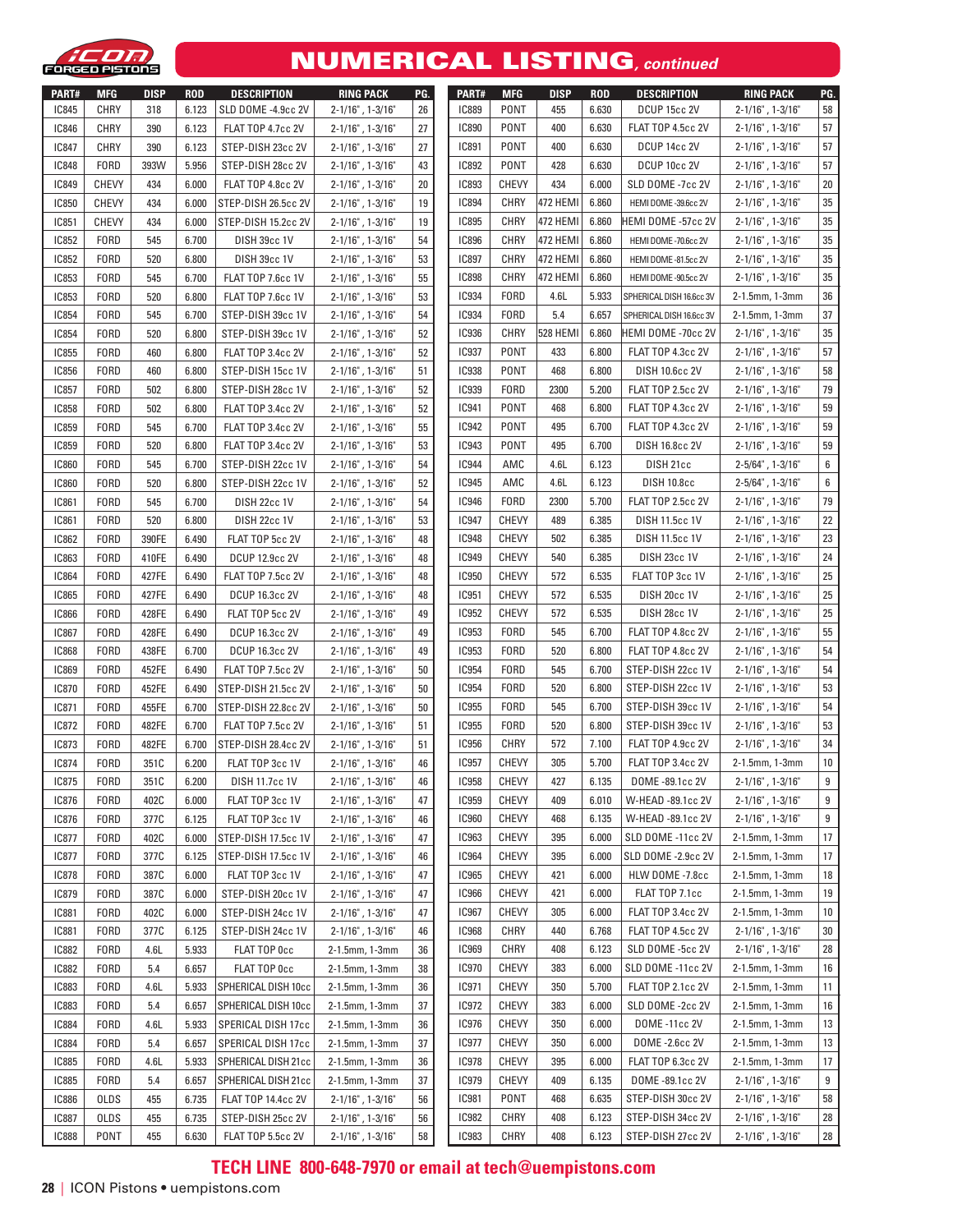## NUMERICAL LISTING**, continued**



| PART#         | <b>MFG</b>    | <b>DISP</b> | <b>ROD</b> | <b>DESCRIPTION</b>         | <b>RING PACK</b>                   | PG. | PART#         | <b>MFG</b>   | <b>DISP</b> | <b>ROD</b>  | <b>DESCRIPTION</b>   | <b>RING PACK</b>           | PG. |
|---------------|---------------|-------------|------------|----------------------------|------------------------------------|-----|---------------|--------------|-------------|-------------|----------------------|----------------------------|-----|
| <b>IC984</b>  | <b>CHRY</b>   | 408         | 6.123      | STEP-DISH 20.5cc 2V        | $2 - 1/16"$ , 1-3/16"              | 28  | <b>IC9968</b> | <b>CHEVY</b> | 400         | 6.000       | FLAT TOP -5cc 2V     | $1/16" - 3/16"$            | 68  |
| <b>IC985</b>  | <b>TOYOTA</b> | 2.4L        | 5.825      | Profiled Dish 6.6cc        | 2-1.5mm, 1-4mm                     | 84  | <b>IC9969</b> | <b>CHEVY</b> | 400         | 5.700       | S-DISH-23cc 4V       | $5/64$ " -3/16"            | 68  |
| <b>IC986</b>  | <b>TOYOTA</b> | 2.4L        | 5.825"     | Flat Top .3cc              | 2-1.5mm, 1-4mm                     | 84  | <b>IC997</b>  | <b>CHEVY</b> | 540         | 6.385       | HLW DOME -38cc 1V    | $2 - 1/16$ ", 1-3/16"      | 24  |
| <b>IC987</b>  | <b>TOYOTA</b> | 2.4L        | 5.825"     | Flat Top Occ               | 2-1.5mm, 1-4mm                     | 85  | IC9970        | <b>FORD</b>  | 331         | 5.400       | FLAT TOP -11cc 4V    | $1/16" - 3/16"$            | 74  |
| <b>IC988</b>  | <b>CHEVY</b>  | 427         | 6.135      | DOME -38cc 1V              | $2 - 1/16"$ , 1-3/16"              | 21  | IC9971        | <b>FORD</b>  | 347         | 5.400       | FLAT TOP -11cc 4V    | $1/16" - 3/16"$            | 75  |
| <b>IC989</b>  | <b>CHEVY</b>  | 489         | 6.135      | DOME -38cc 1V              | $2 - 1/16"$ , 1-3/16"              | 22  | IC9972        | <b>FORD</b>  | 289/302     | 5.155/5.090 | FLAT TOP -11cc 4V    | $1/16" - 3/16"$            | 74  |
| <b>IC989</b>  | <b>CHEVY</b>  | 427         | 6.385      | DOME -38cc 1V              | $2 - 1/16"$ , 1-3/16"              | 21  | IC9972        | <b>FORD</b>  | 393         | 5.956       | FLAT TOP -11cc 4V    | $1/16" - 3/16"$            | 75  |
| <b>IC990</b>  | <b>CHEVY</b>  | 454         | 6.135      | DOME -38cc 1V              | $2 - 1/16"$ , 1-3/16"              | 21  | IC9973        | <b>FORD</b>  | 289/302     | 5.155/5.090 | DISH-19cc            | $1/16" - 3/16"$            | 74  |
| <b>IC991</b>  | <b>CHEVY</b>  | 454         | 6.385      | DOME -38cc 1V              | $2 - 1/16"$ , 1-3/16"              | 21  | IC9973        | <b>FORD</b>  | 393         | 5.956       | DISH-19cc            | $1/16" - 3/16"$            | 75  |
| IC9913        | <b>CHEVY</b>  | 350         | 5.700      | FLAT TOP 6.4cc 4V          | 2-5/64", 1-3/16"                   | 65  | <b>IC9974</b> | <b>FORD</b>  | 408         | 6.200       | DISH-24cc            | $1/16" - 3/16"$            | 76  |
| IC9914        | <b>CHEVY</b>  | 383         | 5.700      | FLAT TOP 6.4cc 4V          | 2-5/64", 1-3/16"                   | 67  | <b>IC9975</b> | CHRY         | 340         | 6.123       | DOME - FT/2V 7cc     | $2 - 1/16$ ", 1-3/16"      | 73  |
| IC9916        | <b>CHEVY</b>  | 383         | 5.700      | HLW DOME -15.2cc 2V        | $2 - 5/64$ ", $1 - 3/16$ "         | 67  | <b>IC9976</b> | CHRY         | 360         | 6.123       | DOME - FT/2V 7cc     | $2 - 1/16$ ", 1-3/16"      | 73  |
| IC9917        | <b>CHEVY</b>  | 427         | 6.135      | SLD DOME -41cc 1V OC       | $2 - 5/64$ ", $1 - 3/16$ "         | 70  | IC9977        | <b>CHRY</b>  | 408         | 6.123       | DISH - 2V 23cc       | $2 - 1/16$ ", 1-3/16"      | 73  |
| <b>IC9918</b> | <b>CHEVY</b>  | 454         | 6.135      | SLD DOME -44.7cc 1V OC     | $2 - 5/64$ ", $1 - 3/16$ "         | 71  | <b>IC9978</b> | CHRY         | 408         | 6.123       | DISH - 2V 13cc       | $2 - 1/16$ ", 1-3/16"      | 73  |
| IC9919        | <b>CHEVY</b>  | 454         | 6.135      | SLD DOME -18.3cc 1V CC     | $2 - 5/64$ ", $1 - 3/16$ "         | 71  | <b>IC9979</b> | <b>CHEVY</b> | 350         | 5.700       | DISH / 4V 18.5cc     | $2 - 1/16$ ", 1-3/16"      | 65  |
| IC9920        | <b>CHEVY</b>  | 454         | 6.135      | FLAT TOP 3cc 1V            | $2 - 5/64$ ", 1-3/16"              | 70  | <b>IC9980</b> | <b>CHEVY</b> | 350         | 6.000       | DISH / 4V 18.5cc     | $2 - 1/16$ ", $1 - 3/16$ " | 65  |
| IC9923        | <b>FORD</b>   | 408W        | 6.200      | FLAT TOP 11cc 4V           | $2-5/64"$ , $1-3/16"$              | 76  | <b>IC9981</b> | <b>CHEVY</b> | 434         | 6.135       | DOME -17cc / 204" S  | $2 - 1/16$ ", 1-3/16"      | 69  |
| IC9925        | <b>FORD</b>   | 351W        | 5.956      | FLAT TOP 11cc 4V           | $2 - 5/64$ ", $1 - 3/16$ "         | 75  | <b>IC9982</b> | <b>CHEVY</b> | 461         | 6.385       | S-DOME -12cc 1V      | 2-5/64" 1-3/16"            | 69  |
| <b>IC9926</b> | <b>CHEVY</b>  | 383         | 5.700      | <b>DISH 18cc 2V</b>        | $2 - 5/64$ ", $1 - 3/16$ "         | 66  | <b>IC9983</b> | <b>CHEVY</b> | 489         | 6.385       | <b>DOME -15cc 1V</b> | $2 - 5/64" 1 - 3/16"$      | 71  |
| IC9929        | <b>CHEVY</b>  | 350         | 5.700      | FLAT TOP 3.7cc 2V          | $2 - 5/64$ ", $1 - 3/16$ "         | 65  | <b>IC9984</b> | <b>CHEVY</b> | 502         | 6.385       | <b>DOME -10cc 1V</b> | $2 - 5/64" 1 - 3/16"$      | 72  |
| <b>IC992C</b> | SUBARU        | 2.5L        | 130.5mm    | Circular Dish 22.3cc       | 2-1.2mm, 1-2.0mm                   | 83  | <b>IC9985</b> | GM           | 325         | 6.098       | FLAT TOP 2.9cc 2V    | 2-1.5mm, 1-3.0mm           | 63  |
| <b>IC993</b>  | <b>CHEVY</b>  | 489         | 6.385      | DOME -38cc 1V              | $2 - 1/16"$ , 1-3/16"              | 22  | <b>IC9986</b> | GМ           | 325         | 6.125       | FLAT TOP 2.9cc 2V    | 2-1.5mm, 1-3.0mm           | 63  |
| <b>IC9931</b> | <b>CHEVY</b>  | 383         | 5.700      | FLAT TOP 3.7cc 2V          | $2 - 5/64$ ", $1 - 3/16$ "         | 67  | <b>IC9987</b> | GМ           | 359         | 6.125       | FLAT TOP 2.9cc 2V    | 2-1.5mm, 1-3.0mm           | 63  |
| <b>IC9933</b> | <b>CHEVY</b>  | 350         | 5.700      | SLD DOME -6cc 2V           | $2 - 5/64$ ", $1 - 3/16$ "         | 65  | <b>IC9988</b> | GМ           | 346         | 6.098       | FLAT TOP 3.2cc 2V    | 2-1.5mm, 1-3.0mm           | 63  |
| <b>IC9935</b> | <b>CHEVY</b>  | 383         | 5.700      | SLD DOME -1cc 2V           | $2 - 5/64$ ", $1 - 3/16$ "         | 67  | <b>IC9989</b> | GМ           | 346         | 6.125       | FLAT TOP 3.2cc 2V    | 2-1.5mm, 1-3.0mm           | 63  |
| <b>IC9937</b> | <b>CHEVY</b>  | 377         | 5.700      | FLAT TOP 3.7cc 2V          | $2 - 5/64$ ", $1 - 3/16$ "         | 66  | <b>IC9990</b> | GМ           | 382         | 6.125       | FLAT TOP 3.2cc 2V    | 2-1.5mm, 1-3.0mm           | 63  |
| <b>IC9938</b> | <b>CHEVY</b>  | 377         | 6.000      | FLAT TOP 3.7cc 2V          | $2 - 5/64$ ", $1 - 3/16$ "         | 66  | <b>IC9991</b> | GМ           | 402         | 6.125       | FLAT TOP 3.3cc 2V    | 2-1.5mm, 1-3.0mm           | 64  |
| <b>IC9939</b> | <b>CHEVY</b>  | 377         | 5.700      | SLD DOME -2.6cc 2V         | $2 - 5/64$ ", $1 - 3/16$ "         | 66  | <b>IC9992</b> | GM           | 364         | 6.125       | FLAT TOP 3.3cc 2V    | 2-1.5mm, 1-3.0mm           | 64  |
| <b>IC994</b>  | <b>CHEVY</b>  | 502         | 6.135      | HLW DOME -43cc 1V          | $2 - 1/16"$ , 1-3/16"              | 23  | <b>IC998</b>  | <b>CHEVY</b> | 427         | 6.135       | DOME -43cc 1V        | $2 - 1/16"$ , 1-3/16"      | 21  |
| IC9940        | <b>CHEVY</b>  | 377         | 6.000      | SLD DOME -2.6cc 2V         | $2 - 5/64$ ", $1 - 3/16$ "         | 66  | <b>IC999</b>  | <b>CHEVY</b> | 427         | 6.385       | DOME -43cc 1V        | $2 - 1/16"$ , 1-3/16"      | 21  |
| IC9941        | <b>CHEVY</b>  | 400         | 5.700      | FLAT TOP 3.7cc 2V          | $2 - 5/64$ ", $1 - 3/16$ "         | 68  | <b>IC999</b>  | <b>CHEVY</b> | 489         | 6.135       | DOME -43cc 1V        | $2 - 1/16"$ , 1-3/16"      | 22  |
| <b>IC9943</b> | <b>CHEVY</b>  | 377         | 5.700      | <b>DISH 20cc 2V</b>        | $2 - 5/64$ ", $1 - 3/16$ "         | 66  | S02733LCAK    | <b>CHEVY</b> | 350         | 5.700       | FLAT TOP 5cc 2V      | 2-1.5mm, 1-3.0mm           | 12  |
| <b>IC9946</b> | PONT          | 400         | 6.630      | <b>FLAT TOP 10.8cc 4V</b>  | $2 - 5/64$ ", $1 - 3/16$ "         | 76  |               |              |             |             |                      |                            |     |
| <b>IC9947</b> | <b>CHRY</b>   | 440         | 6.768      | FLAT TOP 5.6cc 2V          | $2 - 5/64$ ", $1 - 3/16$ "         | 74  |               |              |             |             |                      |                            |     |
| <b>IC9948</b> | <b>CHEVY</b>  | 396         | 6.135      | SLD DOME -17cc 1V CC       | $2 - 5/64$ ", $1 - 3/16$ "         | 69  |               |              |             |             |                      |                            |     |
| <b>IC9948</b> | <b>CHEVY</b>  | 402         | 6.135      | SLD DOME -17cc 1V CC       | $2-5/64$ ", $1-3/16$ "             | 69  |               |              |             |             |                      |                            |     |
| <b>IC9949</b> | CHEVY         | 396         | 6.135      | SLD DOME -41cc 1V OC       | $2-5/64"$ , $1-3/16"$              | 69  |               |              |             |             |                      |                            |     |
| <b>IC9949</b> | <b>CHEVY</b>  | 402         | 6.135      | SLD DOME -41cc 1V OC       | 2-5/64", 1-3/16"                   | 69  |               |              |             |             |                      |                            |     |
| <b>IC995</b>  | <b>CHEVY</b>  | 502         | 6.385      | HLW DOME -43cc 1V          | $2 - 1/16"$ , $1 - 3/16"$          | 23  |               |              |             |             |                      |                            |     |
| <b>IC9950</b> | <b>CHEVY</b>  | 427         | 6.135      | SLD DOME -10.2cc 1V CC     | 2-5/64", 1-3/16"                   | 70  |               |              |             |             |                      |                            |     |
| IC9951        | <b>CHEVY</b>  | 489         | 6.385      | FLAT TOP 3cc 1V            | 2-5/64", 1-3/16"                   | 71  |               |              |             |             |                      |                            |     |
| IC9952        | <b>CHEVY</b>  | 489         | 6.385      | SLD DOME -23cc 1V OC       | 2-5/64", 1-3/16"                   | 71  |               |              |             |             |                      |                            |     |
| <b>IC9953</b> | CHRY          | 440         | 6.768      | FLAT TOP 5.6cc 2V          | 2-5/64", 1-3/16"                   | 74  |               |              |             |             |                      |                            |     |
| <b>IC9954</b> | <b>CHEVY</b>  | 383         | 5.700      | DISH 18cc 4V               | 2-5/64", 1-3/16"                   | 68  |               |              |             |             |                      |                            |     |
| <b>IC9955</b> | CHEVY         | 383         | 5.700      | FLAT TOP 6.4cc 4V          | 2-5/64", 1-3/16"                   | 68  |               |              |             |             |                      |                            |     |
| IC9957        | CHEVY         | 540         | 6.385      | SLD DOME -10cc 1V          | 2-1/16", 1-3/16"                   | 72  |               |              |             |             |                      |                            |     |
| <b>IC9958</b> | <b>CHEVY</b>  | 427         | 6.135      | <b>SLD DOME -28.2cc 1V</b> | 2-5/64", 1-3/16"                   | 70  |               |              |             |             |                      |                            |     |
| <b>IC996</b>  | <b>CHEVY</b>  | 540         | 6.135      | DOME -38cc 1V              | $2 - 1/16"$ , 1-3/16"              | 24  |               |              |             |             |                      |                            |     |
| <b>IC9960</b> | <b>PONT</b>   | 455         | 6.630      | <b>FLAT TOP 10.8cc 4V</b>  | $1-5/64$ ", $1-1/16$ ", $1-3/16$ " | 76  |               |              |             |             |                      |                            |     |
| IC9961        | <b>CHEVY</b>  | 383         | 6.000      | FLAT TOP -10cc 4V          | $1/16" - 3/16"$                    | 67  |               |              |             |             |                      |                            |     |
| <b>IC9962</b> | <b>CHEVY</b>  | 350         | 6.000      | FLAT TOP -5cc 2V           | $1/16" - 3/16"$                    | 65  |               |              |             |             |                      |                            |     |
| <b>IC9963</b> | <b>CHEVY</b>  | 383         | 6.000      | DOME-1cc 2V                | $1/16" - 3/16"$                    | 67  |               |              |             |             |                      |                            |     |
| IC9964        | <b>CHEVY</b>  | 350         | 6.000      | FLAT TOP -10cc 4V          | $1/16" - 3/16"$                    | 65  |               |              |             |             |                      |                            |     |
| <b>IC9965</b> | <b>CHEVY</b>  | 383         | 6.000      | <b>DISH-18cc 4V</b>        | $1/16" - 3/16"$                    | 66  |               |              |             |             |                      |                            |     |
| <b>IC9966</b> | <b>CHEVY</b>  | 383         | 6.000      | FLAT TOP -5cc 2V           | $1/16" - 3/16"$                    | 67  |               |              |             |             |                      |                            |     |
| IC9967        | <b>CHEVY</b>  | 350         | 6.000      | DOME-6cc 2V                | $1/16" - 3/16"$                    | 65  |               |              |             |             |                      |                            |     |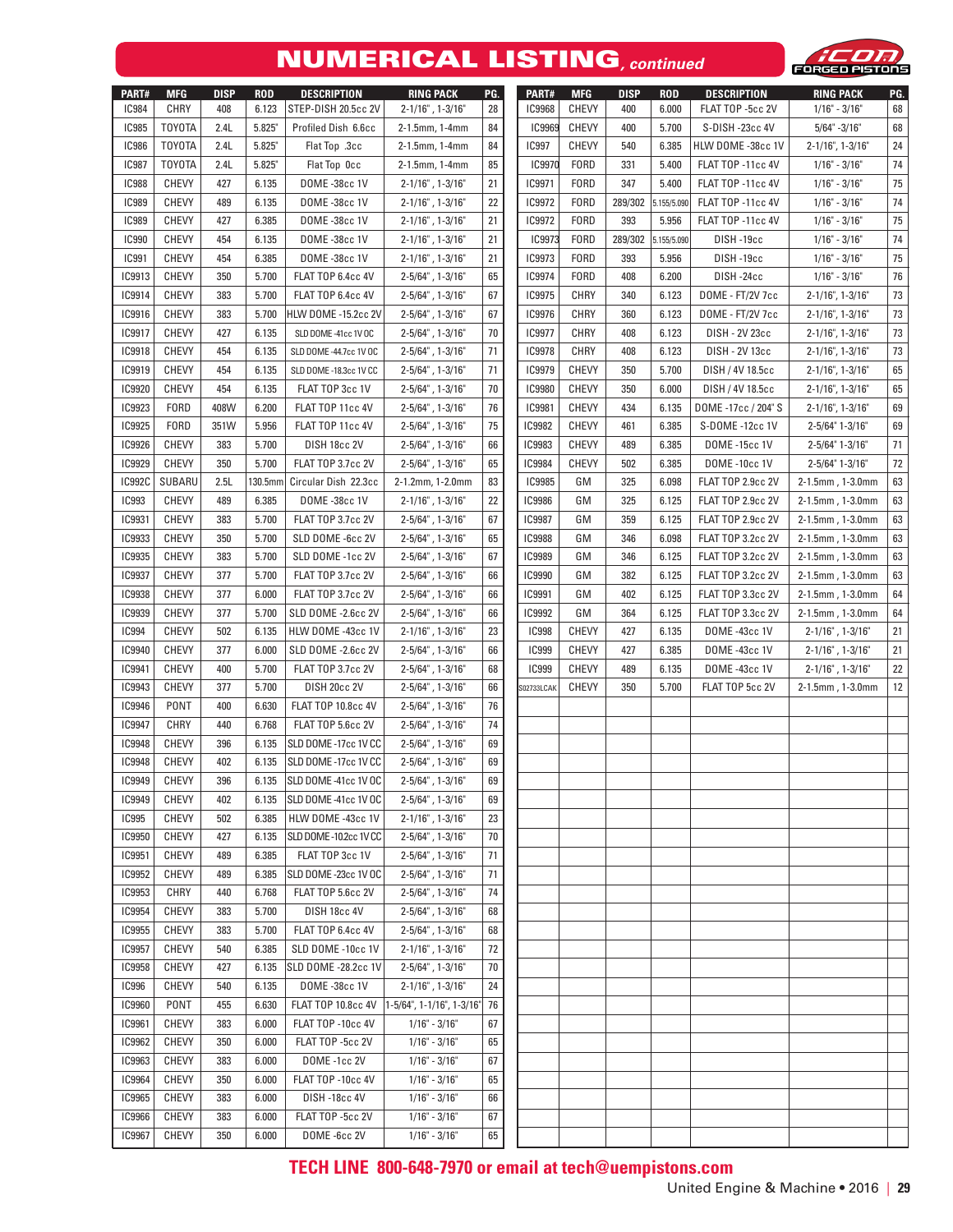

# DIAMETRICAL LISTING

| <b>BORE</b> | COMP. HT.      | PART#         | <b>PAGE</b> |
|-------------|----------------|---------------|-------------|
| 3.312       | 1.312          | IC627         | 36          |
| 3.312       | 1.374          | IC626         | 36          |
| 3.312       | 1.436          | IC625         | 36          |
| 3.312       | 1.561          | IC624         | 36          |
| 3.4449      | 1.148          | <b>IC637C</b> | 79          |
| 3.551       | 1.220          | IC882         | 36          |
| 3.551       | 1.220          | <b>IC882</b>  | 38          |
| 3.551       | 1.220          | IC883         | 36          |
| 3.551       | 1.220          | IC883         | 37          |
| 3.551       | 1.220          | IC884         | 36          |
| 3.551       | 1.220          | IC884         | 37          |
| 3.551       | 1.220          | IC885         | 36          |
| 3.551       | 1.220          | IC885         | 37          |
| 3.551       | 1.220          | IC934         | 36          |
| 3.551       | 1.220          | <b>IC934</b>  | 37          |
| 3.622       | 1.167          | IC987         | 85          |
| 3.622       | 1.213          | <b>IC986</b>  | 84          |
| 3.622       | 1.345          | IC985         | 84          |
| 3.736       | 1.133          | <b>IC835</b>  | 11          |
|             |                | IC832         | 10          |
| 3.736       | 1.265<br>1.265 | IC833         | 10          |
| 3.736       | 1.265          | <b>IC967</b>  |             |
| 3.736       |                |               | 10          |
| 3.736       | 1.433          | <b>IC834</b>  | 11          |
| 3.736       | 1.565          | IC830         | 10          |
| 3.736       | 1.565          | IC831         | 10          |
| 3.736       | 1.565          | IC957         | 10          |
| 3.780       | 1.090          | IC946         | 79          |
| 3.780       | 1.590          | IC939         | 79          |
| 3.875       | 1.353          | <b>IC944</b>  | 6           |
| 3.875       | 1.353          | IC945         | 6           |
| 3.910       | 1.465          | IC846         | 27          |
| 3.910       | 1.465          | IC847         | 27          |
| 3.910       | 1.810          | IC844         | 26          |
| 3.910       | 1.810          | IC845         | 26          |
| 3.917       | 1.220          | IC645C        | 35          |
| 3.917       | 1.220          | <b>IC646C</b> | 35          |
| 3.917       | 1.220          | <b>IC647C</b> | 35          |
| 3.917       | 1.165          | IC648C        | 35          |
| 3.917       | 1.165          | IC649C        | 35          |
| 3.917       | 1.165          | <b>IC650C</b> | 35          |
| 3.917       | 1.090          | IC651C        | 35          |
| 3.917       | 1.090          | IC652C        | 35          |
| 3.917       | 1.090          | IC653C        | 35          |
| 4.000       | 1.062          | IC963         | 17          |
| 4.000       | 1.062          | IC964         | 17          |
| 4.000       | 1.062          | IC978         | 17          |
| 4.000       | 1.090          | IC730         | 40          |
| 4.000       | 1.090          | IC613         | 40          |
| 4.000       | 1.090          | IC709         | 41          |
| 4.000       | 1.090          | IC739         | 41          |
| 4.000       | 1.090          | IC9971        | 75          |
| 4.000       | 1.125          | IC718         | 15          |
| 4.000       | 1.125          | IC734         | 15          |
| 4.000       | 1.125          | IC733         | 16          |
| 4.000       | 1.125          | IC794         | 16          |
| 4.000       | 1.125          | IC795         | 16          |
| 4.000       | 1.125          | IC9961        | 67          |
| 4.000       | 1.125          | IC9963        | 67          |
| 4.000       | 1.125          | IC9965        | 66          |
| 4.000       | 1.125          | <b>IC9966</b> | 67          |
| 4.000       | 1.130          | <b>IC970</b>  | 16          |

| DUNE  | GUIVIF. FI I. | <b>FANI#</b>  | rauc |
|-------|---------------|---------------|------|
| 4.000 | 1.130         | IC972         | 16   |
| 4.000 | 1.170         | IC720         | 40   |
| 4.000 | 1.170         | IC725         | 40   |
| 4.000 | 1.170         | IC740         | 40   |
| 4.000 | 1.170         | IC9970        | 74   |
| 4.000 | 1.187         | <b>IC606</b>  | 14   |
| 4.000 | 1.191         | IC876         | 46   |
| 4.000 | 1.191         | IC877         | 46   |
| 4.000 | 1.191         | IC881         | 46   |
| 4.000 | 1.191         | IC876         | 46   |
| 4.000 | 1.191         | IC877         | 46   |
|       |               |               |      |
| 4.000 | 1.191         | IC881         | 46   |
| 4.000 | 1.219         | <b>IC605</b>  | 14   |
| 4.000 | 1.240         | IC721         | 44   |
| 4.000 | 1.240         | IC724         | 44   |
| 4.000 | 1.241         | IC874         | 46   |
| 4.000 | 1.241         | IC875         | 45   |
| 4.000 | 1.250         | IC604         | 12   |
| 4.000 | 1.250         | IC623         | 12   |
| 4.000 | 1.250         | <b>IC976</b>  | 13   |
| 4.000 | 1.250         | <b>IC977</b>  | 13   |
| 4.000 | 1.250         | IC9962        | 65   |
| 4.000 | 1.250         | IC9964        | 65   |
| 4.000 | 1.250         | IC9967        | 65   |
| 4.000 | 1.250         | <b>IC9980</b> | 65   |
| 4.000 | 1.265         | IC731         | 11   |
| 4.000 | 1.265         | IC702         | 12   |
| 4.000 | 1.265         | IC732         | 13   |
| 4.000 | 1.265         | <b>IC798</b>  | 13   |
| 4.000 | 1.265         | IC799         | 13   |
| 4.000 | 1.266         | IC878         | 47   |
| 4.000 | 1.266         | IC879         | 47   |
| 4.000 | 1.280         | IC750         | 44   |
| 4.000 | 1.280         | IC9923        | 76   |
| 4.000 | 1.280         | IC9974        | 76   |
|       | 1.298         | <b>IC746</b>  | 39   |
| 4.000 |               |               |      |
| 4.000 | 1.298         | IC747         | 39   |
| 4.000 | 1.365         | IC722         | 42   |
| 4.000 | 1.365         | IC723         | 42   |
| 4.000 | 1.365         | IC722         | 44   |
| 4.000 | 1.365         | IC723         | 43   |
| 4.000 | 1.365         | IC722         | 44   |
| 4.000 | 1.385         | IC790         | 10   |
| 4.000 | 1.385         | IC791         | 11   |
| 4.000 | 1.385         | IC817         | 11   |
| 4.000 | 1.385         | <b>IC818</b>  | 11   |
| 4.000 | 1.408         | IC9954        | 68   |
| 4.000 | 1.408         | <b>IC9955</b> | 68   |
| 4.000 | 1.425         | IC728         | 15   |
| 4.000 | 1.425         | IC735         | 15   |
| 4.000 | 1.425         | IC737         | 16   |
| 4.000 | 1.425         | IC796         | 16   |
| 4.000 | 1.425         | IC797         | 16   |
| 4.000 | 1.425         | IC9926        | 66   |
| 4.000 | 1.425         | IC9914        | 67   |
| 4.000 | 1.425         | IC9916        | 67   |
| 4.000 | 1.425         | IC9931        | 67   |
| 4.000 | 1.425         | IC9935        | 67   |
| 4.000 | 1.445         | <b>IC982</b>  | 28   |
| 4.000 | 1.445         | <b>IC983</b>  | 28   |
| 4.000 | 1.445         | IC984         | 28   |
|       |               |               |      |

|               | COMP. HT. | PART#         | <b>PAGE</b> |
|---------------|-----------|---------------|-------------|
| BORE<br>3.312 | 1.312     | IC627         | 36          |
| 3.312         | 1.374     | <b>IC626</b>  | 36          |
| 3.312         | 1.436     | <b>IC625</b>  | 36          |
| 3.312         | 1.561     | <b>IC624</b>  | 36          |
| 3.4449        | 1.148     | <b>IC637C</b> | 79          |
| 3.551         | 1.220     | <b>IC882</b>  | 36          |
| 3.551         | 1.220     | <b>IC882</b>  | 38          |
|               | 1.220     | <b>IC883</b>  | 36          |
| 3.551         |           |               |             |
| 3.551         | 1.220     | <b>IC883</b>  | 37          |
| 3.551         | 1.220     | <b>IC884</b>  | 36          |
| 3.551         | 1.220     | <b>IC884</b>  | 37          |
| 3.551         | 1.220     | <b>IC885</b>  | 36          |
| 3.551         | 1.220     | <b>IC885</b>  | 37          |
| 3.551         | 1.220     | <b>IC934</b>  | 36          |
| 3.551         | 1.220     | <b>IC934</b>  | 37          |
| 3.622         | 1.167     | <b>IC987</b>  | 85          |
| 3.622         | 1.213     | <b>IC986</b>  | 84          |
| 3.622         | 1.345     | <b>IC985</b>  | 84          |
| 3.736         | 1.133     | <b>IC835</b>  | 11          |
| 3.736         | 1.265     | <b>IC832</b>  | 10          |
| 3.736         | 1.265     | <b>IC833</b>  | 10          |
| 3.736         | 1.265     | <b>IC967</b>  | 10          |
| 3.736         | 1.433     | <b>IC834</b>  | 11          |
| 3.736         | 1.565     | <b>IC830</b>  | 10          |
| 3.736         | 1.565     | <b>IC831</b>  | 10          |
| 3.736         | 1.565     | <b>IC957</b>  | 10          |
| 3.780         | 1.090     | <b>IC946</b>  | 79          |
| 3.780         | 1.590     | <b>IC939</b>  | 79          |
| 3.875         | 1.353     | <b>IC944</b>  | 6           |
| 3.875         | 1.353     | <b>IC945</b>  | 6           |
| 3.910         | 1.465     | <b>IC846</b>  | 27          |
| 3.910         | 1.465     | <b>IC847</b>  | 27          |
| 3.910         | 1.810     | <b>IC844</b>  | 26          |
| 3.910         | 1.810     | <b>IC845</b>  | 26          |
| 3.917         | 1.220     | <b>IC645C</b> | 35          |
| 3.917         | 1.220     | <b>IC646C</b> | 35          |
| 3.917         | 1.220     | <b>IC647C</b> | 35          |
| 3.917         | 1.165     | <b>IC648C</b> | 35          |
|               |           | IC649C        | 35          |
| 3.917         | 1.165     |               |             |
| 3.917         | 1.165     | <b>IC650C</b> | 35          |
| 3.917         | 1.090     | IC651C        | 35          |
| 3.917         | 1.090     | <b>IC652C</b> | 35          |
| 3.917         | 1.090     | IC653C        | 35          |
| 4.000         | 1.062     | <b>IC963</b>  | 17          |
| 4.000         | 1.062     | <b>IC964</b>  | 17          |
| 4.000         | 1.062     | <b>IC978</b>  | 17          |
| 4.000         | 1.090     | IC730         | 40          |
| 4.000         | 1.090     | IC613         | 40          |
| 4.000         | 1.090     | IC709         | 41          |
| 4.000         | 1.090     | IC739         | 41          |
| 4.000         | 1.090     | IC9971        | 75          |
| 4.000         | 1.125     | <b>IC718</b>  | 15          |
| 4.000         | 1.125     | <b>IC734</b>  | 15          |
| 4.000         | 1.125     | <b>IC733</b>  | 16          |
| 4.000         | 1.125     | <b>IC794</b>  | 16          |
|               |           |               |             |
| 4.000         | 1.125     | IC795         | 16          |
| 4.000         | 1.125     | IC9961        | 67          |
| 4.000         | 1.125     | IC9963        | 67          |
| 4.000         | 1.125     | <b>IC9965</b> | 66          |
| 4.000         | 1.125     | <b>IC9966</b> | 67          |
| 4.000         | 1.130     | <b>IC970</b>  | 16          |

**30** | ICON Pistons • uempistons.com